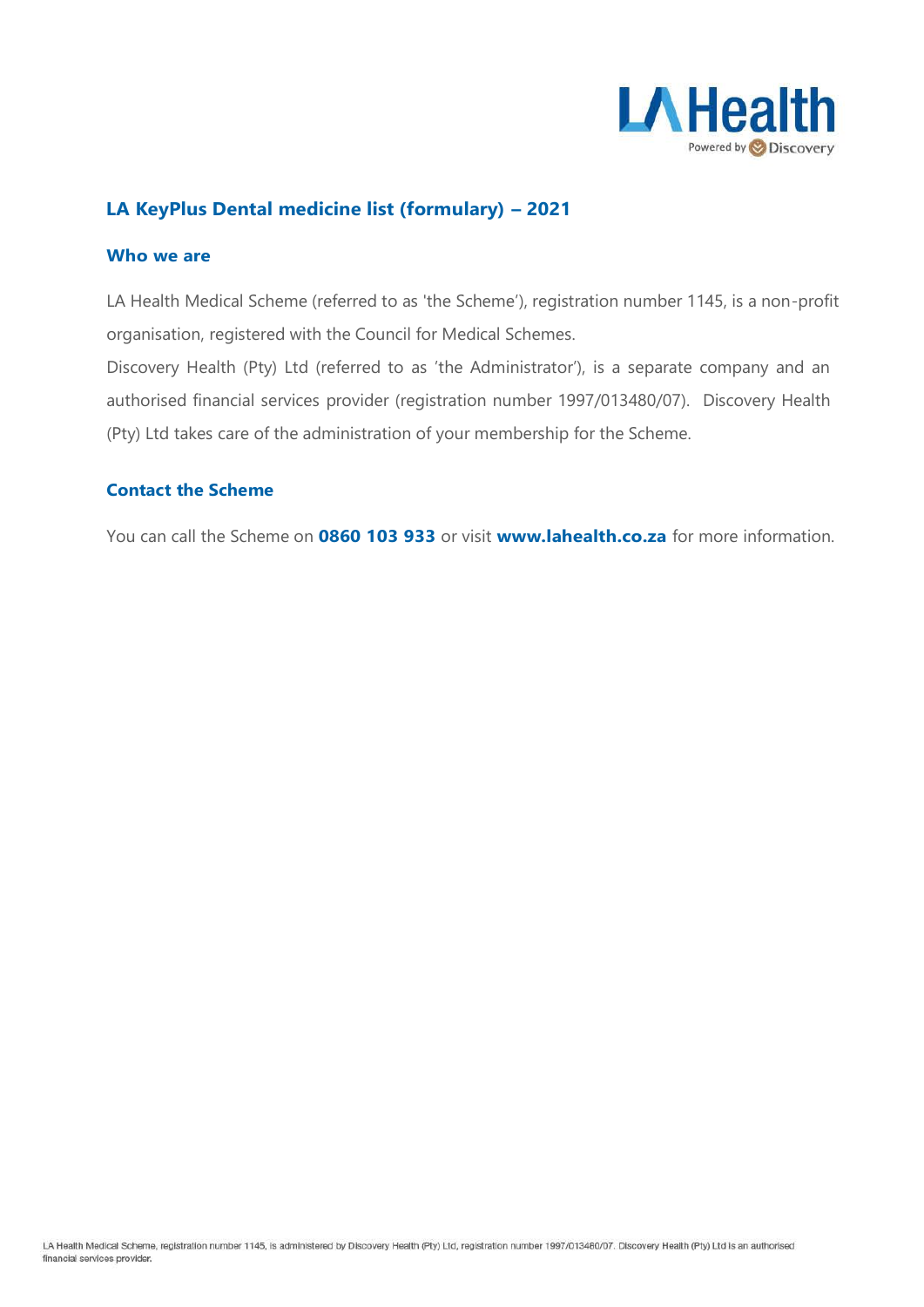# **LA Keyplus Dental medicine list (formulary)**



- This medicine list (formulary) contains medicine for acute (short term) use only
- We have set the quantity of medicine for each medicine sub-category (medicine with similar therapeutic effects) according to a specified number of days.

For example, you can claim up to a maximum of 30 Moxymax 250mg capsules once every 120 days or 200ml Augmaxcil S suspension once every 120 days.

**Please note:** Your doctor may only prescribe one medicine from each medicine sub-category in the specified time period. For example your doctor may not prescribe Disprin and Paracetamol within 120 days of each other because these medicines are in the same medicine sub-category.

| <b>Broad medicine</b><br>category | <b>Medicine sub-</b><br>category | <b>Dosage form</b> | <b>NAPPI</b><br>code | <b>Medicine name</b>                     | <b>Medicine</b><br>strength | <b>Maximum</b><br>allowable<br>quantity | Per number of<br>days |
|-----------------------------------|----------------------------------|--------------------|----------------------|------------------------------------------|-----------------------------|-----------------------------------------|-----------------------|
| Analgesics                        | Analgesics                       | Syrup              |                      |                                          |                             | 200ml                                   | 120                   |
|                                   | and                              |                    | 792101               | Actamol red (boxed)                      | 120mg/5ml                   |                                         |                       |
|                                   | anti-pyretics                    |                    | 704093               | Actamol red (un-boxed)                   | 120mg/5ml                   |                                         |                       |
|                                   |                                  |                    | 894281               | Adco-Paracetamol                         | 120mg/5ml                   |                                         |                       |
|                                   |                                  |                    | 703820               | Feverpain                                | 120mg/5ml                   |                                         |                       |
|                                   |                                  |                    | 863742               | Feverpain (boxed)                        | 120mg/5ml                   |                                         |                       |
|                                   |                                  |                    | 895199               | Go-Pain P                                | 120mg/5ml                   |                                         |                       |
|                                   |                                  |                    | 889772               | Painblok (plastic bottle)                | 120mg/5ml                   |                                         |                       |
|                                   |                                  |                    | 704450               | Painogesic                               | 120mg/5ml                   |                                         |                       |
|                                   |                                  |                    | 707583               | Paracetamol elixir SAD<br>(alcohol free) | 120mg/5ml                   |                                         |                       |
|                                   |                                  |                    | 758558               | Pyralen                                  | 120mg/5ml                   |                                         |                       |
|                                   |                                  | EFT                | 704642               | Soluspirin (was aspirin soluble)         | 300 <sub>mg</sub>           | 30                                      | 120                   |
|                                   |                                  | Tablet             |                      |                                          |                             | 30                                      | 120                   |
|                                   |                                  |                    | 745707               | Adco-Napacod                             | 500mg/10mg                  |                                         |                       |
|                                   |                                  |                    | 745723               | Adco-Napamol                             | 500 <sub>mg</sub>           |                                         |                       |
|                                   |                                  |                    | 757403               | Adco-Prolief                             | 500 <sub>mg</sub>           |                                         |                       |
|                                   |                                  |                    | 805467               | Antalgic                                 | 500 <sub>mg</sub>           |                                         |                       |
|                                   |                                  |                    | 787043               | Codorol                                  | 500mg/8mg                   |                                         |                       |
|                                   |                                  |                    | 719662               | Cogesic                                  | 500mg/8mg                   |                                         |                       |
|                                   |                                  |                    | 720577               | Disprin                                  | 300mg                       |                                         |                       |
|                                   |                                  |                    | 707910               | Painamol Plus                            | 500mg/8mg                   |                                         |                       |
|                                   |                                  |                    | 704465               | Painogesic                               | 500 <sub>mg</sub>           |                                         |                       |
|                                   |                                  |                    | 713688               | Varipan Co                               | 500mg/8mg                   |                                         |                       |
| Anti-microbials                   | Anti-<br>protozoals              | Suspension         |                      |                                          |                             | 200ml                                   | 120                   |
|                                   |                                  |                    | 726338               | Flagyl                                   | 200mg/5ml                   |                                         |                       |
|                                   |                                  | Tablet             |                      |                                          |                             | 60                                      | 120                   |
|                                   |                                  |                    | 742872               | Adco-Metronidazole                       | 200 <sub>mg</sub>           |                                         |                       |
|                                   |                                  |                    | 702148               | Amzole                                   | 400mg                       |                                         |                       |
|                                   |                                  |                    | 715866               | Anaerobyl                                | 400mg                       |                                         |                       |
|                                   |                                  |                    | 821705               | Bemetrazole                              | 200 <sub>mg</sub>           |                                         |                       |
|                                   |                                  |                    | 788708               | Bemetrazole                              | 400 <sub>mg</sub>           |                                         |                       |
|                                   |                                  |                    | 707242               | Bio-Metronidazole                        | 400mg                       |                                         |                       |
|                                   |                                  |                    | 793159               | Metazol                                  | 200 <sub>mg</sub>           |                                         |                       |
|                                   |                                  |                    | 793167               | Metazol                                  | 400mg                       |                                         |                       |
|                                   |                                  |                    | 779822               | Metrazole                                | 400mg                       |                                         |                       |
|                                   |                                  |                    | 772216               | Trichazole                               | 200 <sub>mg</sub>           |                                         |                       |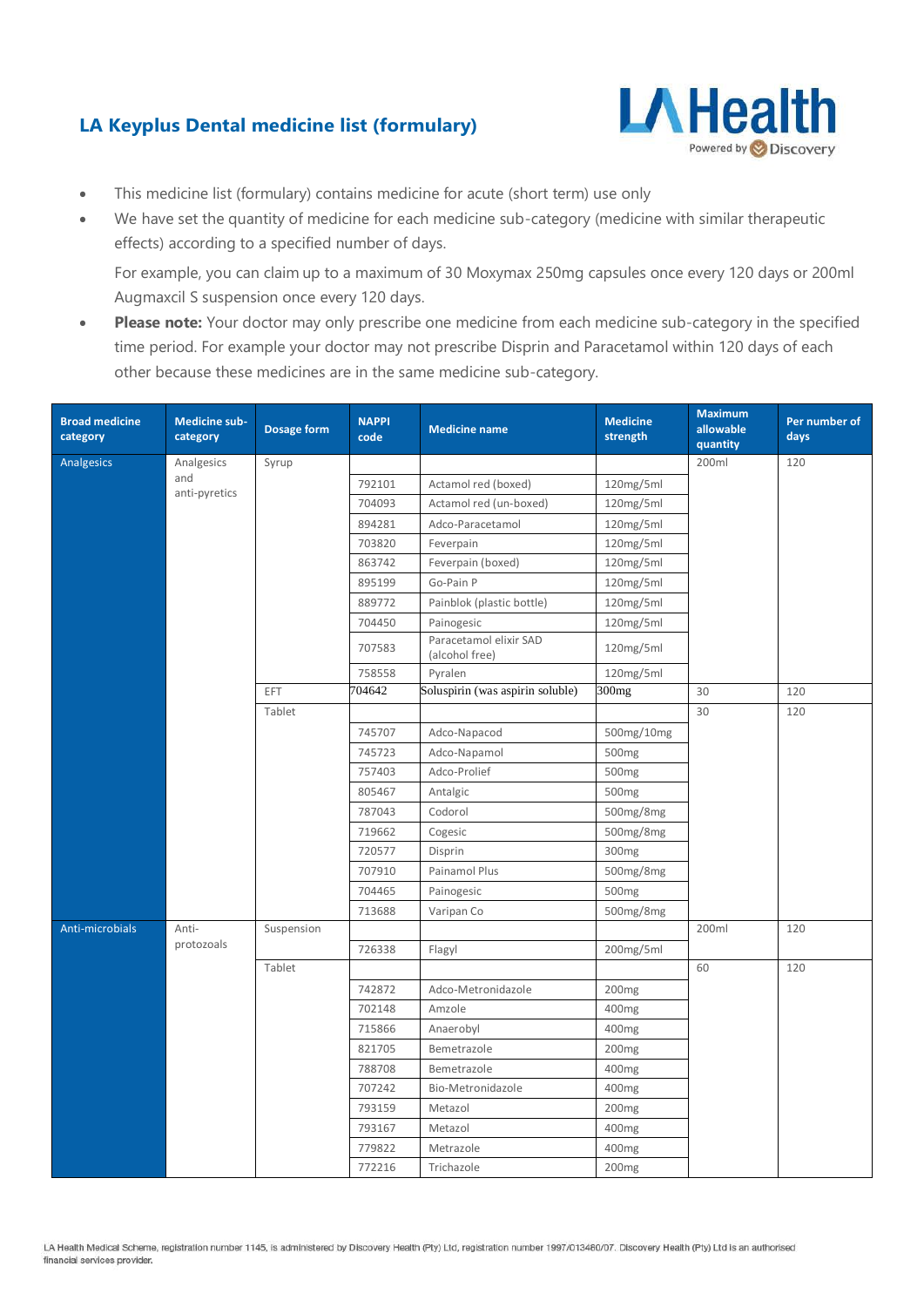

| <b>Broad medicine</b><br>category | <b>Medicine</b><br>sub-category | Dosage form | <b>NAPPI</b><br>code | <b>Medicine name</b>       | <b>Medicine</b><br>strength | <b>Maximum</b><br>allowable<br>quantity | Per number of<br>days |
|-----------------------------------|---------------------------------|-------------|----------------------|----------------------------|-----------------------------|-----------------------------------------|-----------------------|
| Anti-microbials                   | Beta-lactams                    | Capsule     |                      |                            |                             | 30                                      | 120                   |
|                                   |                                 |             | 704443               | Allmox                     | 250 <sub>mg</sub>           |                                         |                       |
|                                   |                                 |             | 704444               | Allmox                     | 500mg                       |                                         |                       |
|                                   |                                 |             | 714184               | Amyn                       | 500 <sub>mg</sub>           |                                         |                       |
|                                   |                                 |             | 707499               | Austell-Amoxicillin        | 250mg                       |                                         |                       |
|                                   |                                 |             | 705637               | Austell-Amoxicillin        | 500 <sub>mg</sub>           |                                         |                       |
|                                   |                                 |             | 806579               | Moxymax                    | 250mg                       |                                         |                       |
|                                   |                                 |             | 806587               | Moxymax                    | 500 <sub>mg</sub>           |                                         |                       |
|                                   |                                 |             | 808741               | Promoxil                   | 250mg                       |                                         |                       |
|                                   |                                 |             | 808768               | Promoxil                   | 500 <sub>mg</sub>           |                                         |                       |
|                                   |                                 |             | 830909               | Ranceph                    | 250mg                       |                                         |                       |
|                                   |                                 |             | 837253               | Ranceph                    | 500 <sub>mg</sub>           |                                         |                       |
|                                   |                                 |             |                      |                            |                             | 40                                      | 120                   |
|                                   |                                 |             | 809632               | Cloxin                     | 250 <sub>mg</sub>           |                                         |                       |
|                                   |                                 |             | 809640               | Cloxin                     | 500mg                       |                                         |                       |
|                                   |                                 | Suspension  |                      |                            |                             | 200ml                                   | 120                   |
|                                   |                                 |             | 899097               | Adco-Amoclav S             | 156mg/5ml                   |                                         |                       |
|                                   |                                 |             | 714179               | Allmox S                   | 125mg/5ml                   |                                         |                       |
|                                   |                                 |             | 714180               | Allmox SF                  | 250mg/5ml                   |                                         |                       |
|                                   |                                 |             | 707186               | Amoclan S                  | 156mg/5ml                   |                                         |                       |
|                                   |                                 |             | 707187               | Amoclan SF                 | 312mg/5ml                   |                                         |                       |
|                                   |                                 |             | 714182               | Amyn S                     | 125mg/5ml                   |                                         |                       |
|                                   |                                 |             | 714183               | Amyn SF                    | 250mg/5ml                   |                                         |                       |
|                                   |                                 |             | 829358               | Betamox S                  | 125mg/5ml                   |                                         |                       |
|                                   |                                 |             | 865540               | Bio-Amoksiklav S           | 156mg/5ml                   |                                         |                       |
|                                   |                                 |             | 722938               | Austell co-amoxiclav bd sf | 457mg/5mL                   |                                         |                       |
|                                   |                                 |             | 842524               | Clamentin S                | 156mg/5ml                   |                                         |                       |
|                                   |                                 |             | 705832               | Curam BD                   | 457mg/5ml                   |                                         |                       |
|                                   |                                 |             | 830275               | Moxymax S                  | 125mg/5ml                   |                                         |                       |
|                                   |                                 |             | 830291               | Moxypen S                  | 125mg/5ml                   |                                         |                       |
|                                   |                                 |             | 830488               | Promoxil S                 | 125mg/5ml                   |                                         |                       |
|                                   |                                 |             | 830496               | Promoxil SF                | 250mg/5ml                   |                                         |                       |
|                                   |                                 |             | 860603               | Ranceph                    | 125mg/5ml                   |                                         |                       |
|                                   |                                 |             | 860611               | Ranceph                    | 250mg/5ml                   |                                         |                       |
|                                   |                                 |             | 894123               | Ranclav                    | 156mg/5ml                   |                                         |                       |
|                                   |                                 |             | 894125               | Ranclav Forte              | 312mg/5ml                   |                                         |                       |
|                                   |                                 |             | 878782               | Sandoz Co-Amoclav SF       | 312mg/5ml                   |                                         |                       |
|                                   |                                 |             | 705471               | Sandoz Co-Amoxyclav BD SF  | 457mg/5ml                   |                                         |                       |
|                                   |                                 |             | 878774               | Sandoz Co-Amoxyclav S      | 156mg/5ml                   |                                         |                       |
|                                   |                                 |             | 708396               | Zaloxy                     | 125mg/5ml                   |                                         |                       |
|                                   |                                 |             | 708395               | Zaloxy                     | 250mg/5ml                   |                                         |                       |
|                                   |                                 |             | 830739               | Zoxil S                    | 125mg/5ml                   |                                         |                       |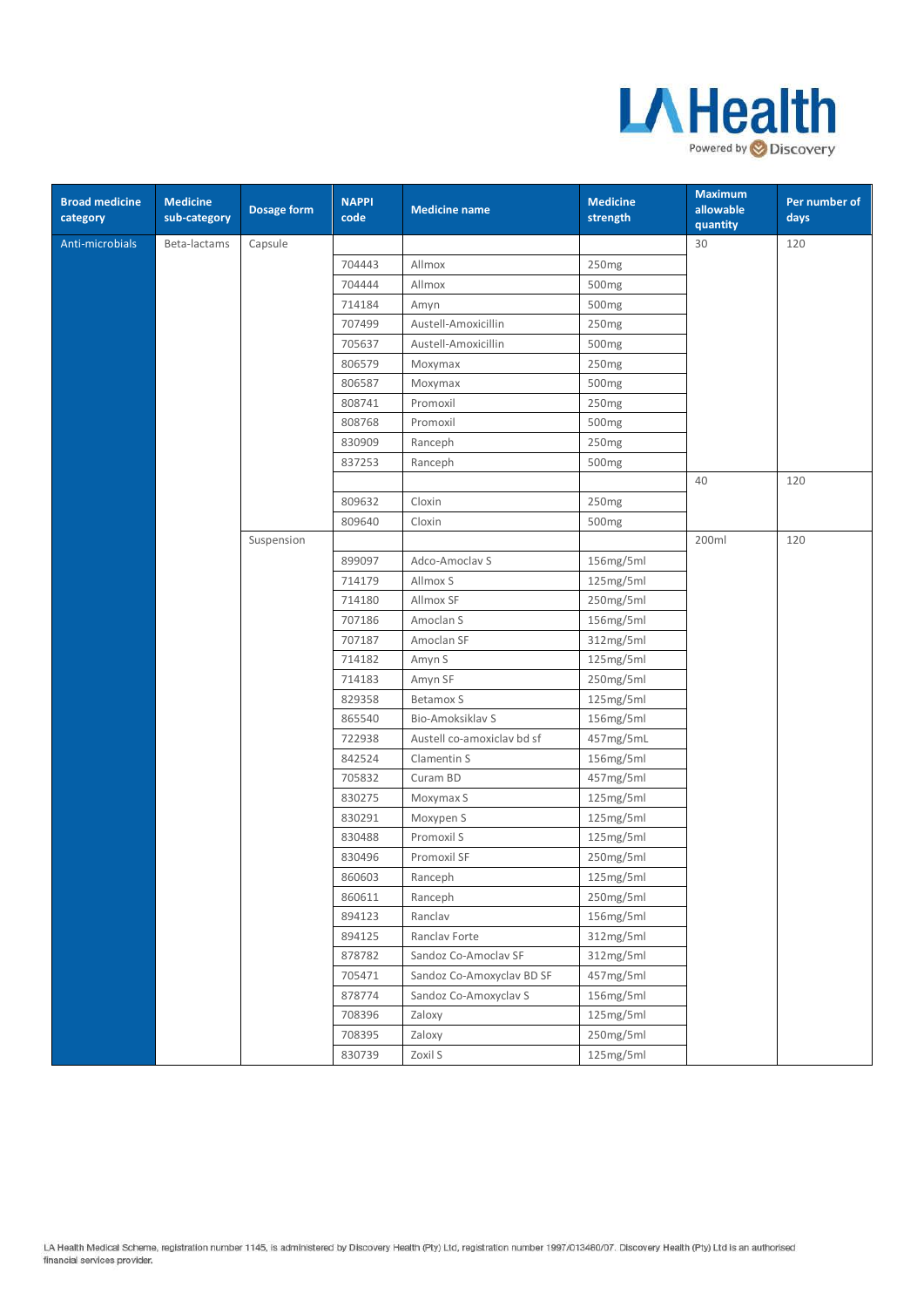

| <b>Broad medicine</b><br>category | Medicine sub-<br>category | Dosage form | <b>NAPPI</b><br>code | <b>Medicine name</b>  | <b>Medicine</b><br>strength | <b>Maximum</b><br>allowable<br>quantity | Per number of<br>days |
|-----------------------------------|---------------------------|-------------|----------------------|-----------------------|-----------------------------|-----------------------------------------|-----------------------|
|                                   |                           |             | 707184               | Amoclan               | 375 <sub>mg</sub>           |                                         |                       |
|                                   |                           |             | 707663               | Apex-Clavutin         | 375mg                       |                                         |                       |
|                                   |                           |             | 707665               | Apex-Clavutin         | 625mg                       |                                         |                       |
|                                   |                           |             | 861936               | Augmaxcil             | 375 <sub>mg</sub>           |                                         |                       |
|                                   |                           |             | 861944               | Augmaxcil             | 625mg                       |                                         |                       |
|                                   |                           |             | 713381               | Auro-Amoxiclav        | 375mg                       |                                         |                       |
|                                   |                           |             | 713382               | Auro-Amoxiclav        | 625mg                       |                                         |                       |
|                                   |                           |             | 707407               | Austell-Co-Amoxiclav  | 375mg                       |                                         |                       |
|                                   |                           |             | 707408               | Austell-Co-Amoxiclav  | 625mg                       |                                         |                       |
|                                   |                           |             | 716124               | Bindoclav             | 375mg                       |                                         |                       |
|                                   |                           |             | 716125               | Bindoclav             | 625mg                       |                                         |                       |
|                                   |                           |             | 865532               | Bio-Amoksiklav        | 375mg                       |                                         |                       |
|                                   |                           |             | 865524               | Bio-Amoksiklav        | 625mg                       |                                         |                       |
|                                   |                           |             | 701736               | Sandoz Co-Amoxiclav   | 625mg                       |                                         |                       |
|                                   |                           |             | 878766               | Sandoz Co-Amoxyclav   | 375mg                       |                                         |                       |
|                                   |                           |             | 719283               | Sandoz Co-Amoxyclav   | 625mg                       |                                         |                       |
|                                   |                           |             | 797561               | Macropen              | 500mg                       |                                         |                       |
|                                   |                           |             | 797553               | Apen                  | 500 <sub>mg</sub>           |                                         |                       |
|                                   |                           |             | 829250               | Apen S                | 250mg/5ml                   |                                         |                       |
|                                   |                           |             | 830208               | Macropen S            | 250mg/5ml                   |                                         |                       |
|                                   |                           |             | 781231               | Sandoz Flucloxacillin | 250mg                       |                                         |                       |
|                                   |                           |             | 849960               | Clindahexal           | 150 <sub>mg</sub>           |                                         |                       |
|                                   |                           |             | 780561               | Adco-Erythromycin     | 250mg                       |                                         |                       |
|                                   |                           |             | 758388               | Purmycin              | 250mg                       |                                         |                       |
|                                   |                           |             | 824682               | Xeramel               | 250mg                       |                                         |                       |
|                                   |                           |             | 716627               | Claren granules       | 125mg/5ml                   |                                         |                       |
|                                   |                           |             | 716628               | Claren granules       | 250mg/5ml                   |                                         |                       |
|                                   |                           |             | 793329               | Betamycin             | 125mg/5ml                   |                                         |                       |
|                                   |                           |             | 758396               | Purmycin              | 125mg/5ml                   |                                         |                       |
|                                   |                           |             | 758418               | Purmycin              | 250mg/5ml                   |                                         |                       |
|                                   |                           |             | 720976               | Klaribin              | 250mg                       |                                         |                       |
|                                   |                           |             | 720977               | Klaribin              | 500mg                       |                                         |                       |
|                                   |                           |             | 704464               | Klarithran            | 500mg                       |                                         |                       |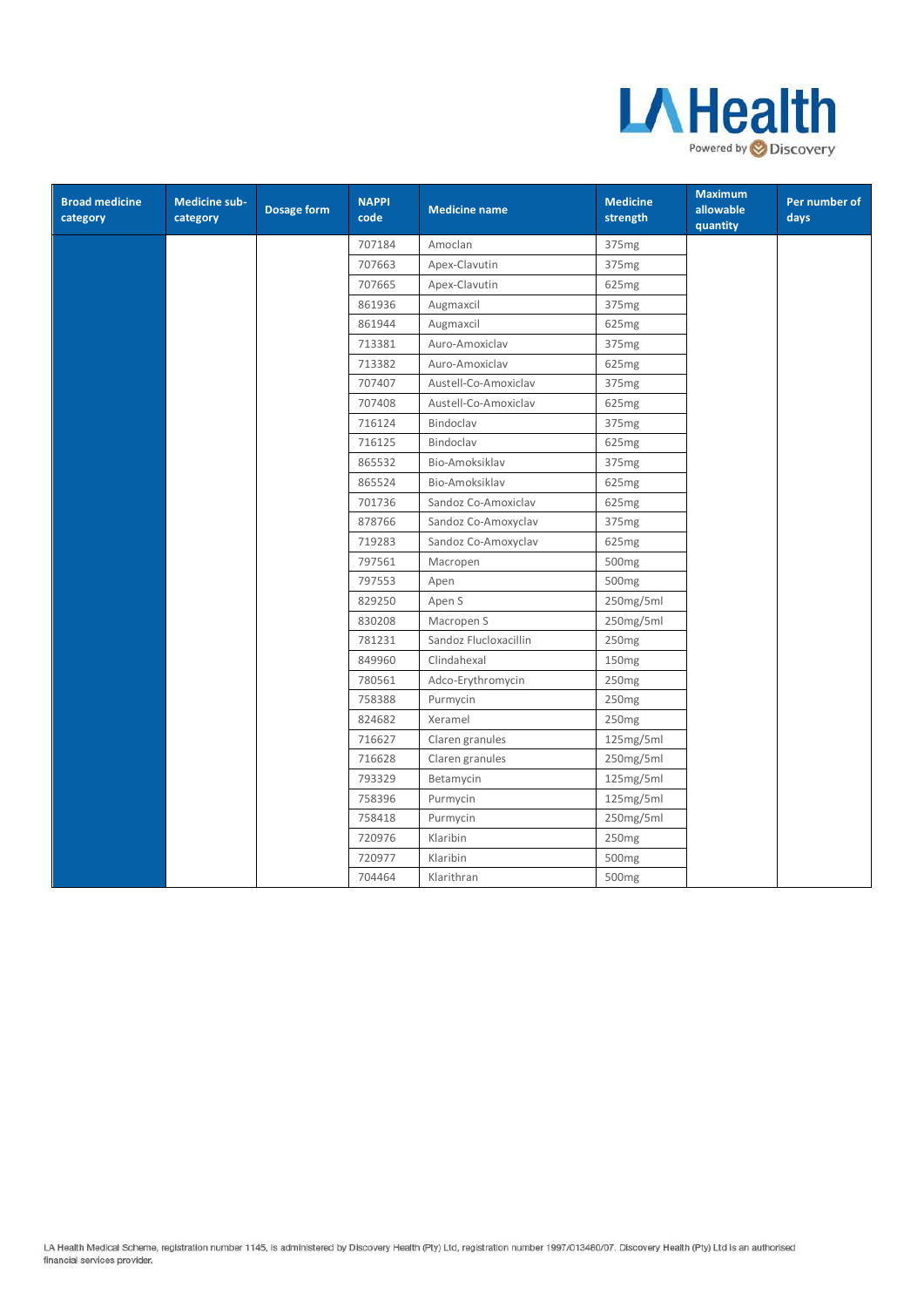

| <b>Broad medicine</b><br>category | <b>Medicine sub-</b><br>category | Dosage form | <b>NAPPI</b><br>code | <b>Medicine name</b>         | <b>Medicine</b><br>strength | <b>Maximum</b><br>allowable<br>quantity | Per number of<br>days |
|-----------------------------------|----------------------------------|-------------|----------------------|------------------------------|-----------------------------|-----------------------------------------|-----------------------|
|                                   |                                  |             | 716675               | Klaryvid                     | 250mg                       |                                         |                       |
|                                   |                                  |             | 719921               | Klaryvid                     | 500 <sub>mg</sub>           |                                         |                       |
|                                   |                                  |             | 710310               | Eryko                        | 250mg                       |                                         |                       |
|                                   |                                  |             | 701100               | Candacide                    | 100 000u/1ml                |                                         |                       |
|                                   |                                  |             | 835056               | Canstat oral                 | 100 000u/1ml                |                                         |                       |
|                                   |                                  |             | 835285               | Nystacid                     | 100 000u/1ml                |                                         |                       |
|                                   |                                  |             | 704353               | Austell Ciprofloxacin        | 250mg                       |                                         |                       |
|                                   |                                  |             | 704351               | Austell Ciprofloxacin        | 500mg                       |                                         |                       |
|                                   |                                  |             | 713792               | <b>Biotech Ciprofloxacin</b> | 250mg                       |                                         |                       |
|                                   |                                  |             | 713793               | <b>Biotech Ciprofloxacin</b> | 500mg                       |                                         |                       |
|                                   |                                  |             | 892147               | Cifran 500                   | 500 <sub>mg</sub>           |                                         |                       |
|                                   |                                  |             | 703043               | Ciprogen                     | 250mg                       |                                         |                       |
|                                   |                                  |             | 703045               | Ciprogen                     | 500mg                       |                                         |                       |
|                                   |                                  |             | 704777               | Ciprol                       | 250mg                       |                                         |                       |
|                                   |                                  |             | 704775               | Ciprol                       | 500mg                       |                                         |                       |
|                                   |                                  |             | 700284               | CPL Alliance Ciprofloxacin   | 250mg                       |                                         |                       |
|                                   |                                  |             | 700287               | CPL Alliance Ciprofloxacin   | 500mg                       |                                         |                       |
|                                   |                                  |             | 720331               | Flopro                       | 500 <sub>mg</sub>           |                                         |                       |
|                                   |                                  |             | 713362               | Loxip                        | 500 <sub>mg</sub>           |                                         |                       |
|                                   |                                  |             | 701210               | Orpic                        | 500 <sub>mg</sub>           |                                         |                       |
|                                   |                                  |             | 894842               | Doctrim                      | 240mg/5ml                   |                                         |                       |
|                                   |                                  |             | 705259               | Ilvitrim                     | 240mg/5ml                   |                                         |                       |
|                                   |                                  |             | 758221               | Purbac                       | 240mg/5ml                   |                                         |                       |
|                                   |                                  |             | 704095               | Ilvitrim                     |                             |                                         |                       |
|                                   |                                  |             | 716731               | Cozole                       |                             |                                         |                       |
|                                   |                                  |             | 735698               | Lagatrim                     | 480mg                       |                                         |                       |
|                                   |                                  |             | 867977               | Nucotrim                     |                             |                                         |                       |
|                                   |                                  |             | 715609               | Trixazole                    | 480mg                       |                                         |                       |
|                                   |                                  |             | 893402               | A-Lennon Doxycycline HCl     | 100mg                       |                                         |                       |
|                                   |                                  |             | 716944               | Cyclidox                     | 100 <sub>mg</sub>           |                                         |                       |
|                                   |                                  |             | 809667               | Doxycyl                      | 100 <sub>mg</sub>           |                                         |                       |
|                                   |                                  |             | 714192               | Doxytet                      | 100mg                       |                                         |                       |
|                                   |                                  |             | 703224               | Pharmatet (yellow/orange)    | 250mg                       |                                         |                       |
|                                   |                                  |             | 701891               | Amdocin                      | 25mg                        |                                         |                       |
|                                   |                                  |             | 787833               | Betacin                      | 25mg                        |                                         |                       |
|                                   |                                  |             | 868213               | Gulf Indomethacin            | 25mg                        |                                         |                       |
|                                   |                                  |             | 875643               | Adco-Mefenamic Acid          | 50mg/5ml                    |                                         |                       |
|                                   |                                  |             | 797014               | Fenamin                      | 50mg/5ml                    |                                         |                       |